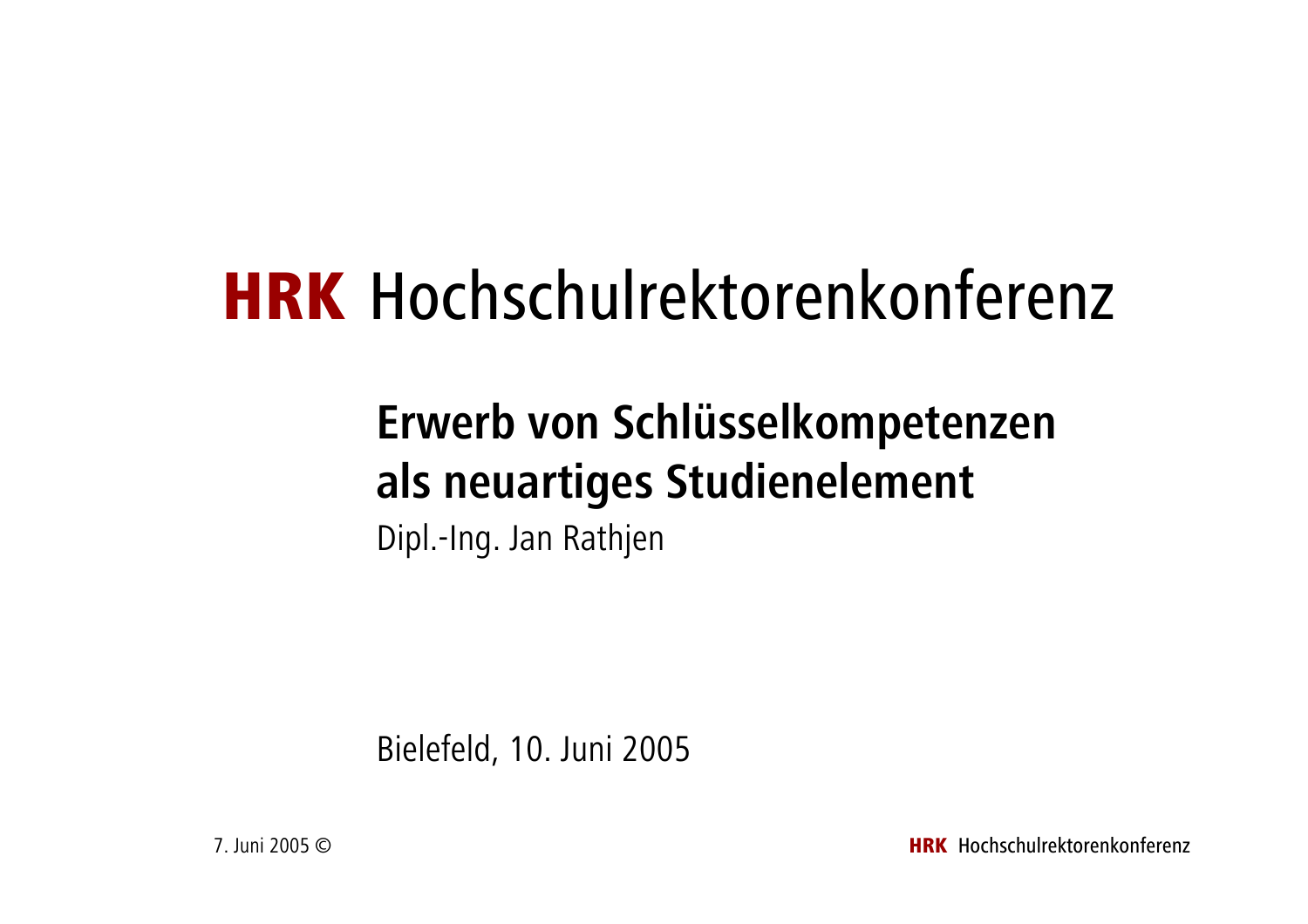### **Studienreform im Rahmen des Bologna-Prozesses**

"Einführung eines Systems leicht verständlicher und vergleichbarer Abschlüsse, ... mit dem Ziel, die arbeitsmarktrelevanten Qualifikationen der europäischen Bürger ebenso wie die internationale Wettbewerbsfähigkeit des europäischen Hochschulsystems zu fördern."

> (aus: "Der Europäische Hochschulraum", Gemeinsame Erklärung der Europäischen Bildungsminister, 19. Juni 1999)

Dafür genügen fachliche Kompetenzen nicht!

7. Iuni 2005 C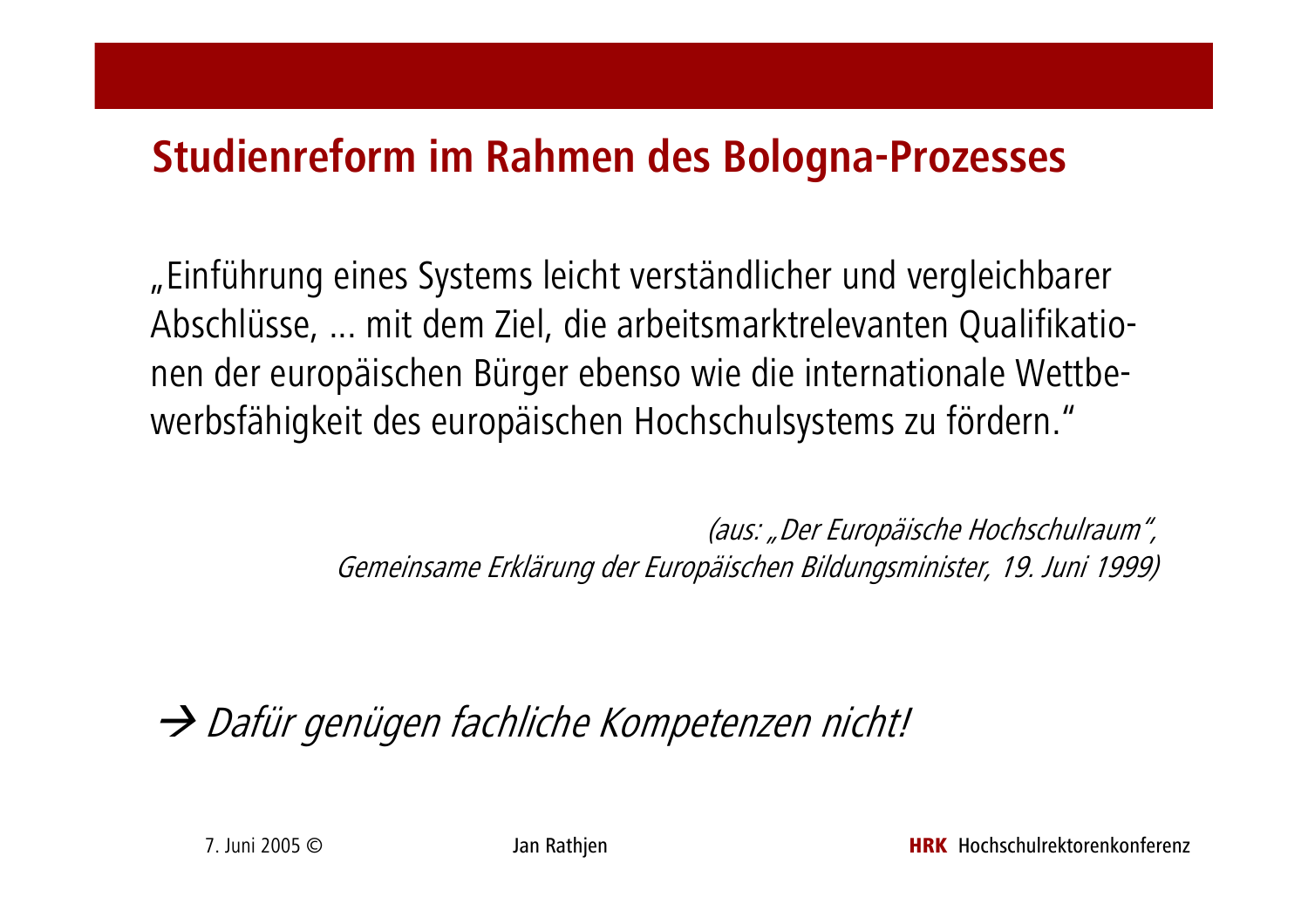# **Überblick**

- 1. Einführung: Schlüsselkompetenzen in der Studienreform im Rahmen des Bologna-Prozesses
- 2. Was meint "Schlüsselkompetenzen"? (Arbeitsdefinition)
- 3. Typen der Vermittlung: additiv oder integriert?
- 4. Zwei Beispiele und Erfahrungen
- 5. Ausblick: Schlüsselqualifikationen im Promotionsstudium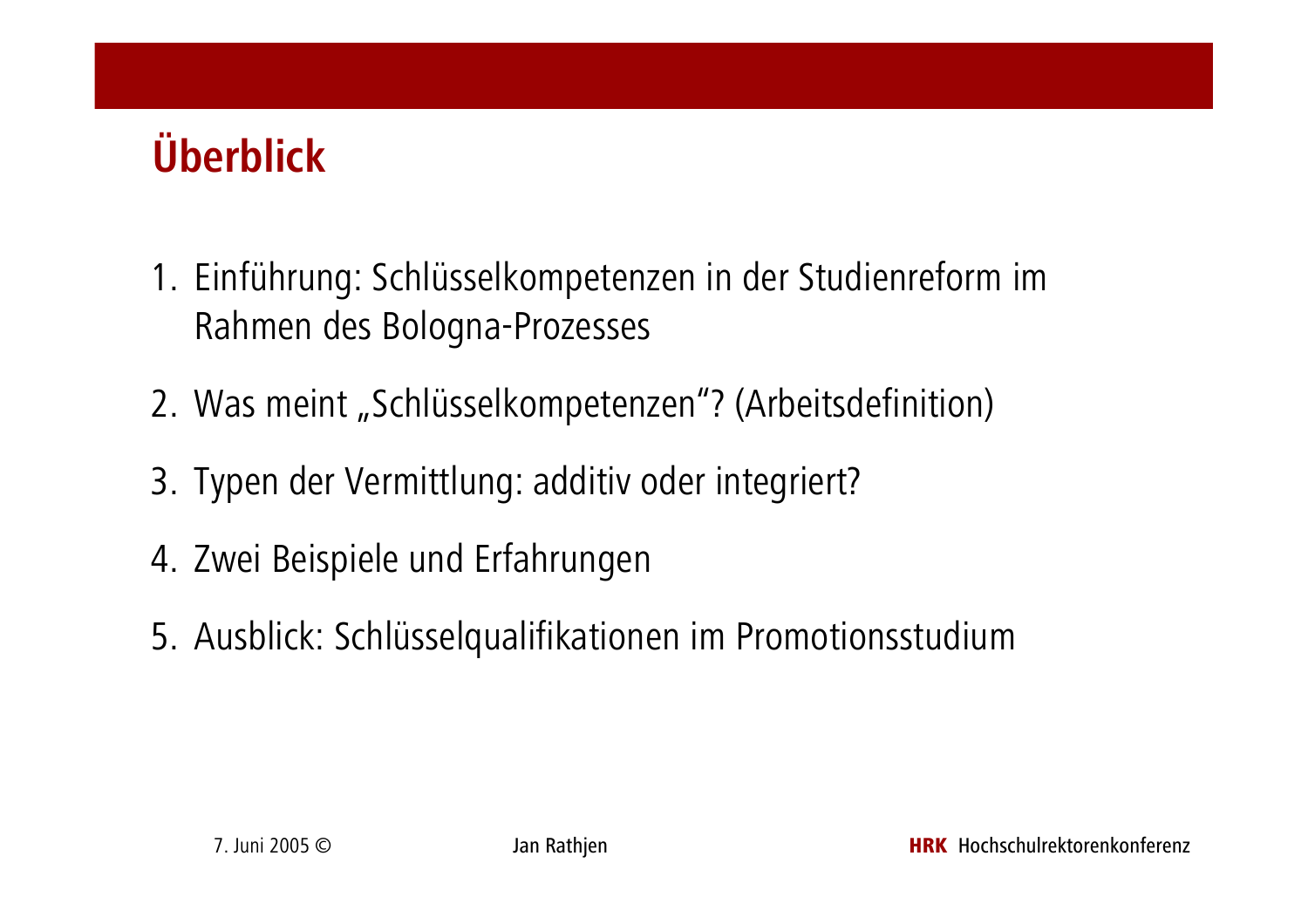## Was meint "Schlüsselkompetenzen"? (Arbeitsdefinition)

Fachkompetenzen

• fachlich und umsetzungsbezogen, inkl. Erkennen und Bearbeiten fachübergreifender Zusammenhänge

Methodenkompetenzen

• Analyse, Abstraktion, Entscheidung, Problemlösung

Sozialkompetenzen

• Kommunikation, Kooperation, Konfliktbewältigung

Selbstkompetenzen

• persönliche Haltungen; Selbstmanagement

angelehnt an Grühn (2003) in Welbers (Hg.), Studienreform mit Bachelor und Master, nach Orth (1999)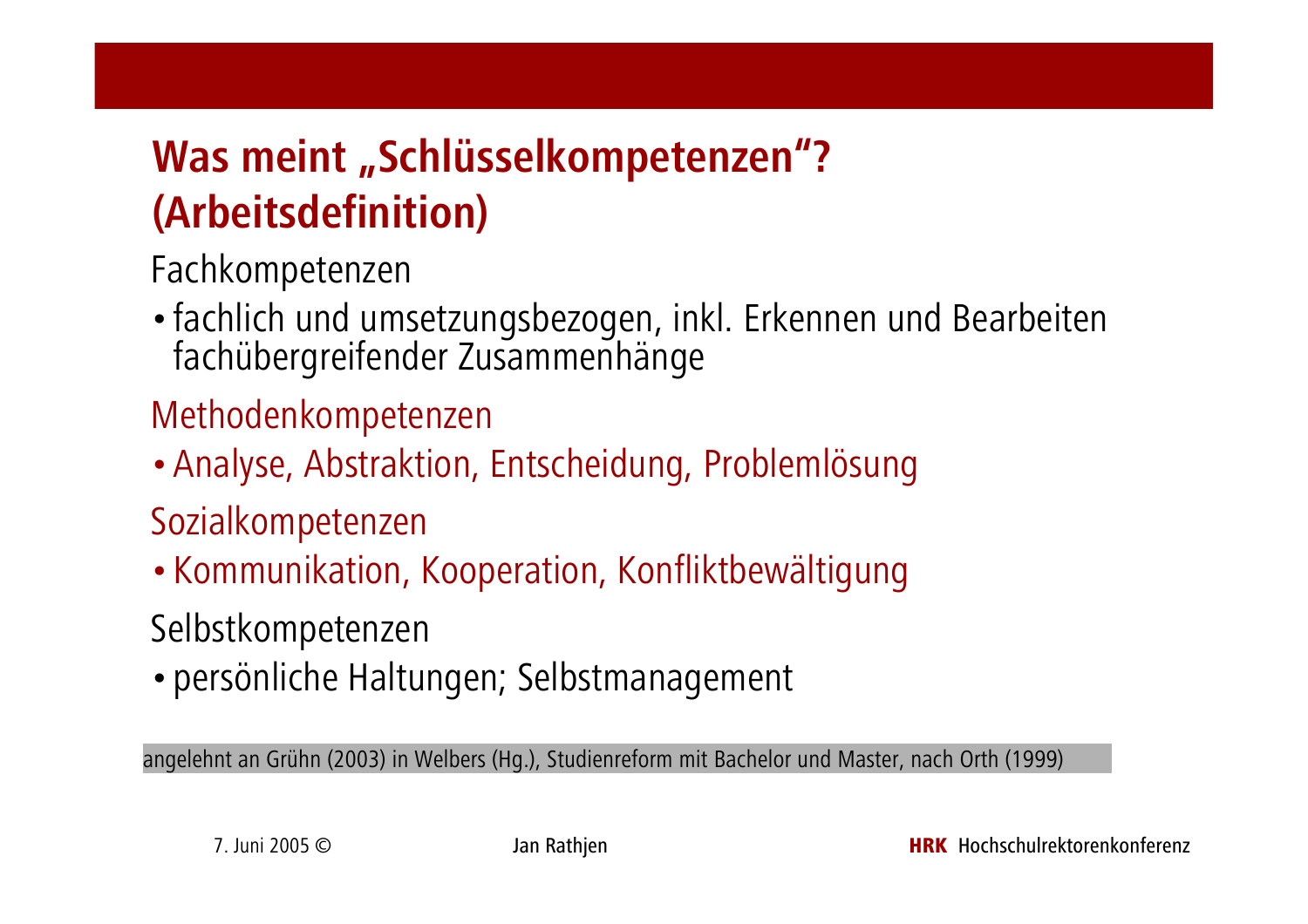### Typen der Vermittlung: eigenständig oder integriert?

#### Integriert

+ Lehre der S. nah an den Bedürfnissen des Faches (nicht zu verwechseln mit fachlichen Inhalten!) + laufende Einübung, die im Sinne handlungsorientierten Lernens eigentlich erst das Erlernen erlaubt

- Qualitätssicherung?

- Implementation erfordert aktive Qualifikation der Lehrenden, die die Fähigkeit zur Vermittlung von S. selten mitbringen.

- Prüfbarkeit?
- Ressourcen?

#### ⇔ Additiv

+ Lehre mglw. qualifizierter, weil von spezialisierten Lehrkräften + Prüfbarkeit ist leichter + Qualitätssicherung ist leichter, weil sie sich auf eine Veranstaltung und einen Lehrenden beziehen kann

- isoliertes Wissen läuft Gefahr, nicht angewendet zu werden und damit verloren zu gehen - Die Relevanz des Erlernten und
- insbesondere seine Beziehung zum Studienfach läuft Gefahr, nicht deutlich zu werden.
- Ressourcen?

Jan Rathjen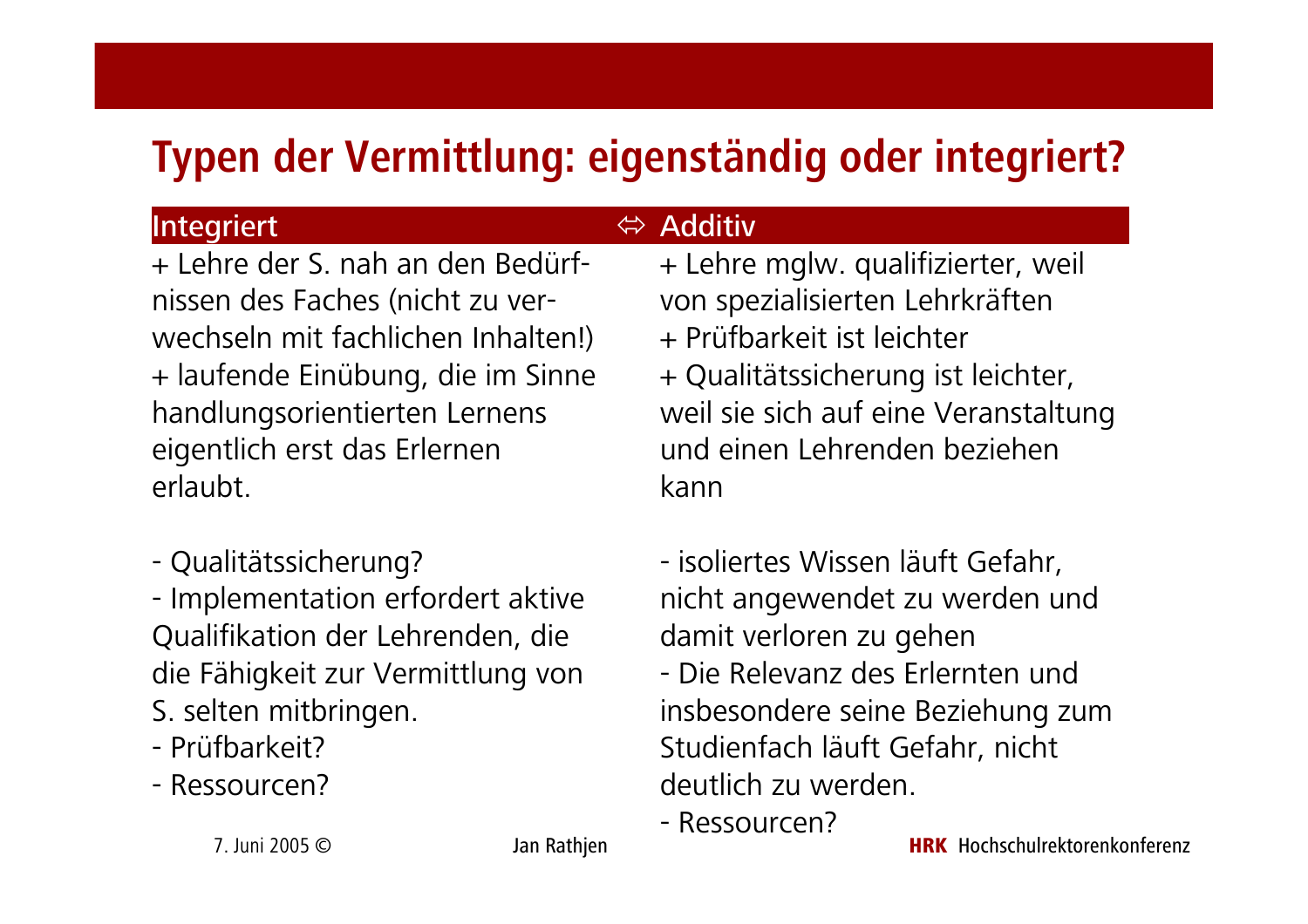### Typen der Vermittlung: eigenständig oder integriert?

#### Integriert

- + Lehre der S. nah an den Bedürfnissen des Faches (nicht zu verwechseln mit fachlichen Inhalten!)
- + laufende Einübung, die im Sinne handlungsorientierten Lernens eigentlich erst das Erlernen erlaubt.
- Qualitätssicherung? Nachhaltigkeit?
- Implementation erfordert aktive Qualifikation der Lehrenden, die die Fähigkeit zur Vermittlung von S. selten mitbringen.
- Prüfbarkeit?
- Ressourcen?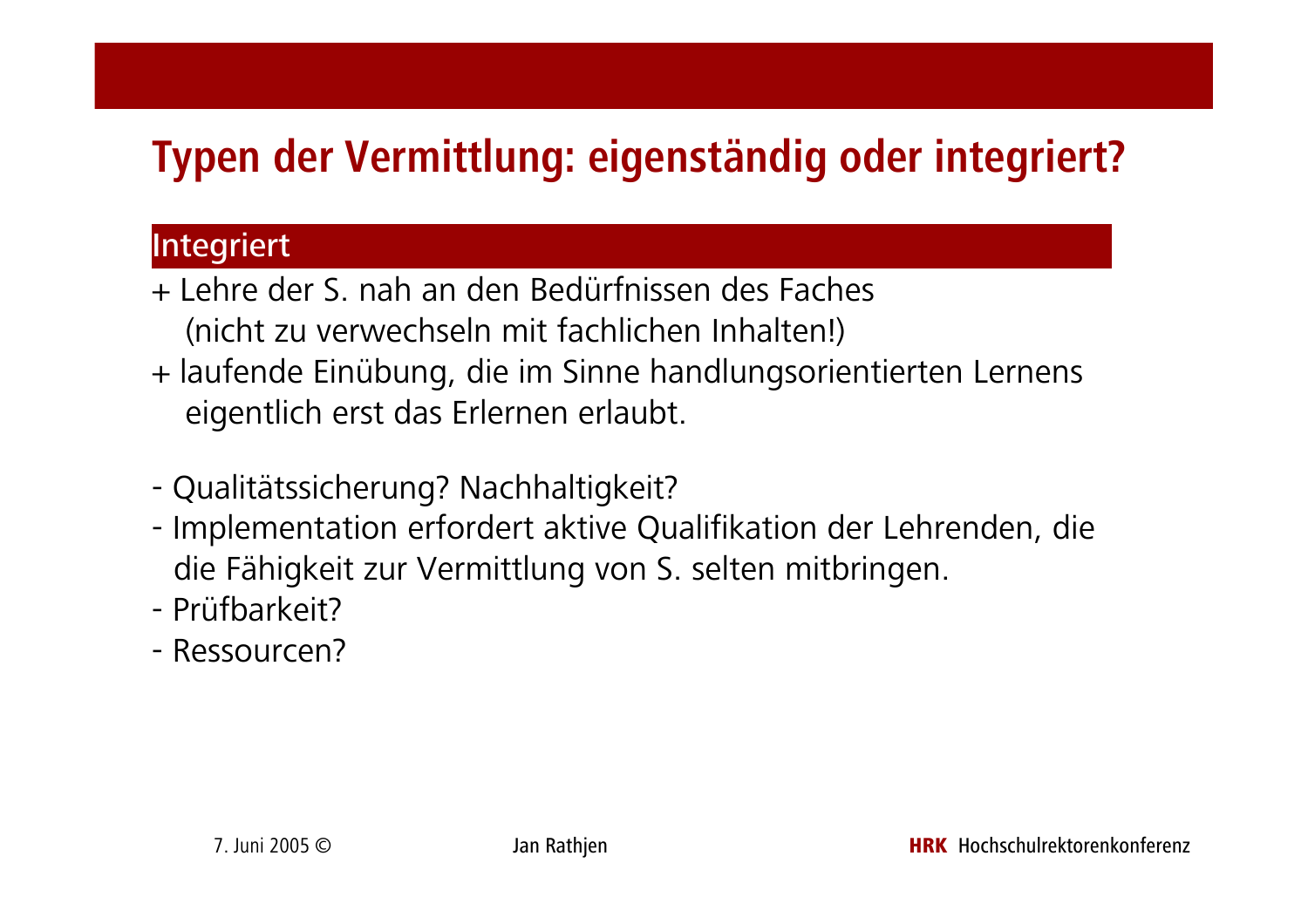### Typen der Vermittlung: eigenständig oder integriert?

#### **Additiv**

- + Lehre mglw. qualifizierter, weil von spezialisierten Lehrkräften
- + Prüfbarkeit ist leichter
- + Qualitätssicherung ist leichter, weil sie sich auf eine Veranstaltung und einen Lehrenden beziehen kann
- isoliertes Wissen läuft Gefahr, nicht angewendet zu werden und damit verloren zu gehen
- Die Relevanz des Erlernten und insbesondere seine Beziehung zum Studienfach läuft Gefahr, nicht deutlich zu werden.
- Ressourcen?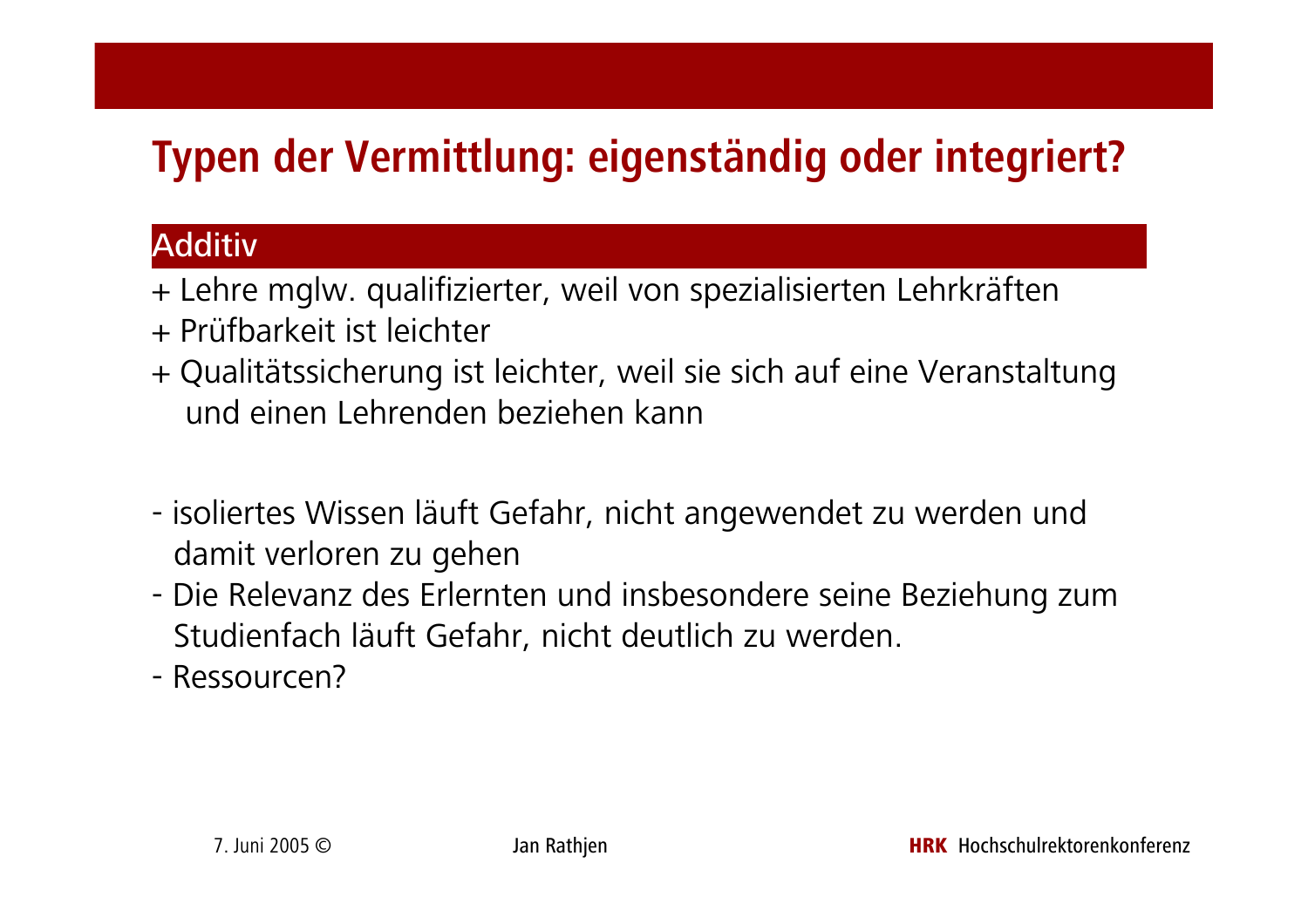# **Beispiel I (additiv):** Optionalbereich der Ruhr-Universität Bochum

Inhalte:

• IT/EDV, Fremdsprachen, Präsentation und Kommunikation, interdisziplinäre/ergänzende Studieneinheiten, Praktikum

Lehr- und Lernformen:

• i. ws. den Fachlehrenden überlassen; vorbereitende und begleitende Beratung

Institutionelle Umsetzung:

- Wahl von drei der fünf Bereiche, insges. 25% des Bachelors
- Lehrangebot aus Fakultäten, aber auch Lehraufträge
- Koordinations- und Beratungsstellen aus Sockelfinanzierung

Quelle: Steger, Grunert (2003) in Welbers (Hg.), Studienreform mit Bachelor und Master, Interview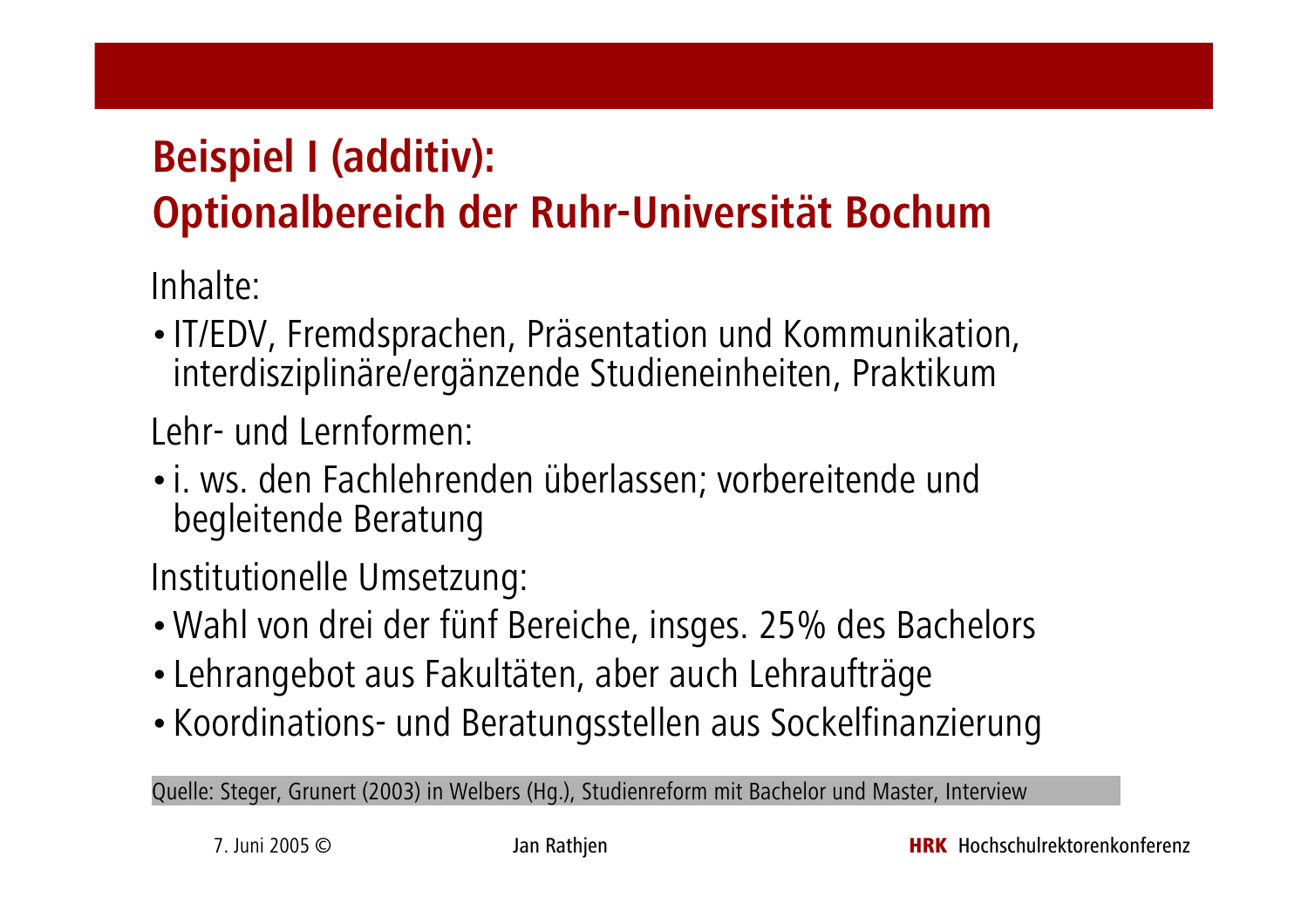## **Beispiel II (integriert): Bachelor an der TU Darmstadt**

Inhalte:

• Teamarbeit und Präsentation, Neue Medien, Interkulturalität, Interdisziplinarität, Projektarbeit, Praktikum

Lehr- und Lernformen:

• Training auf Basis fachspezifischer Projekte, Exkursionen, fachfremde Lehranteile, Online-Seminare, Studienprojekte

Institutionelle Umsetzung:

•Zusammenarbeit mit dem Hochschuldidaktischen Zentrum, Schulung der Lehrenden, (Coaching durch fortgeschrittene Studierende der Psychologie), Besuch fachfremder Lehrveranstaltungen

Quelle: Hegselmann (2004) in HRK (Hg.), Herausforderungen...; Interviews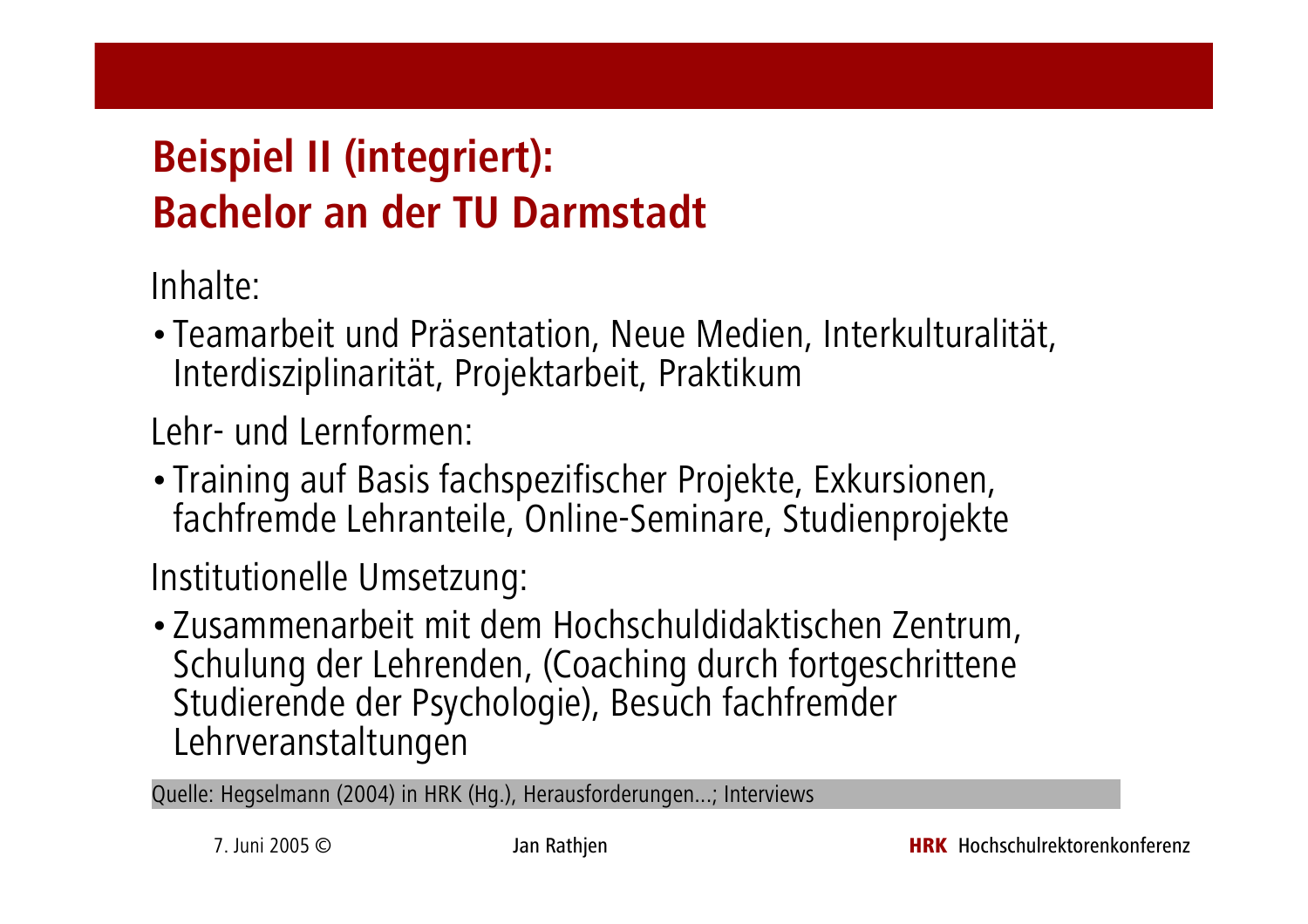### **Erfahrungen:**

Implementierung der Lehre von Schlüsselkompetenzen kann zu Konflikten mit den Fachwissenschaften führen.

Hochschulweite Einführung integrierter Konzepte ist mglw. aufwändiger und konflikthafter Prozess.

Additive Angebote wirken über die gewonnene Sensibilität der Studierenden durchaus in die Fächer hinein.

Integrierte Angebote als PO-Bestandteile schaffen Verpflichtungen, für die u.U. keine gesicherten Kapazitäten und Ressourcen bestehen.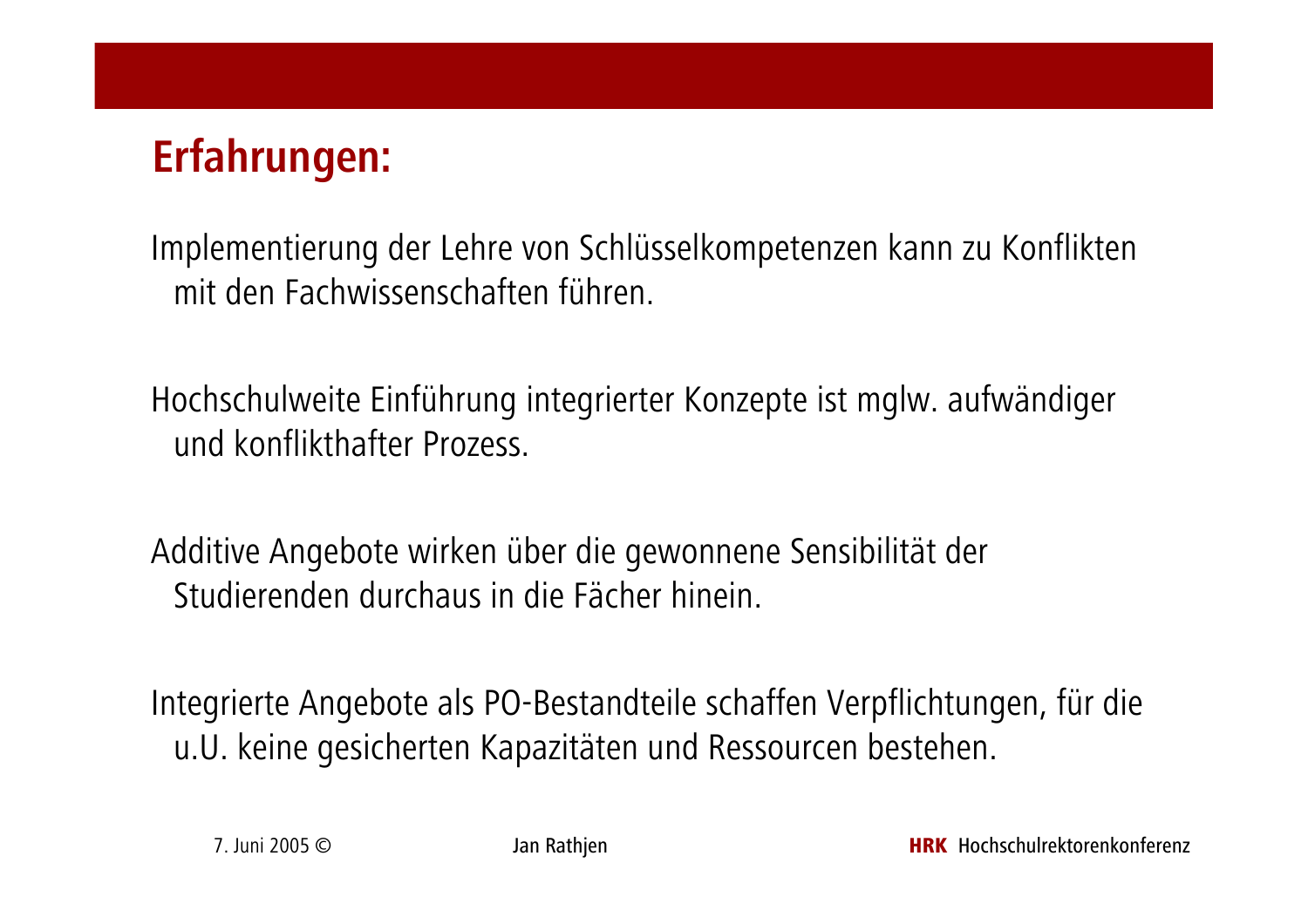# **Ausblick:**

# Schlüsselqualifikationen im Promotionsstudium

Promotion als Vorbereitung auf inner- und außeruniversitären Arbeitsmarkt in Forschung und Entwicklung:

- Kern ist eigene und eigenverantwortliche Forschungsleistung,
- mit intensiver, verbindlicher und vorzugsweise disziplinübergreifender Begleitung und
- · ergänzt um curriculare Elemente (Schlüsselqualifikationen/"transferable skills").